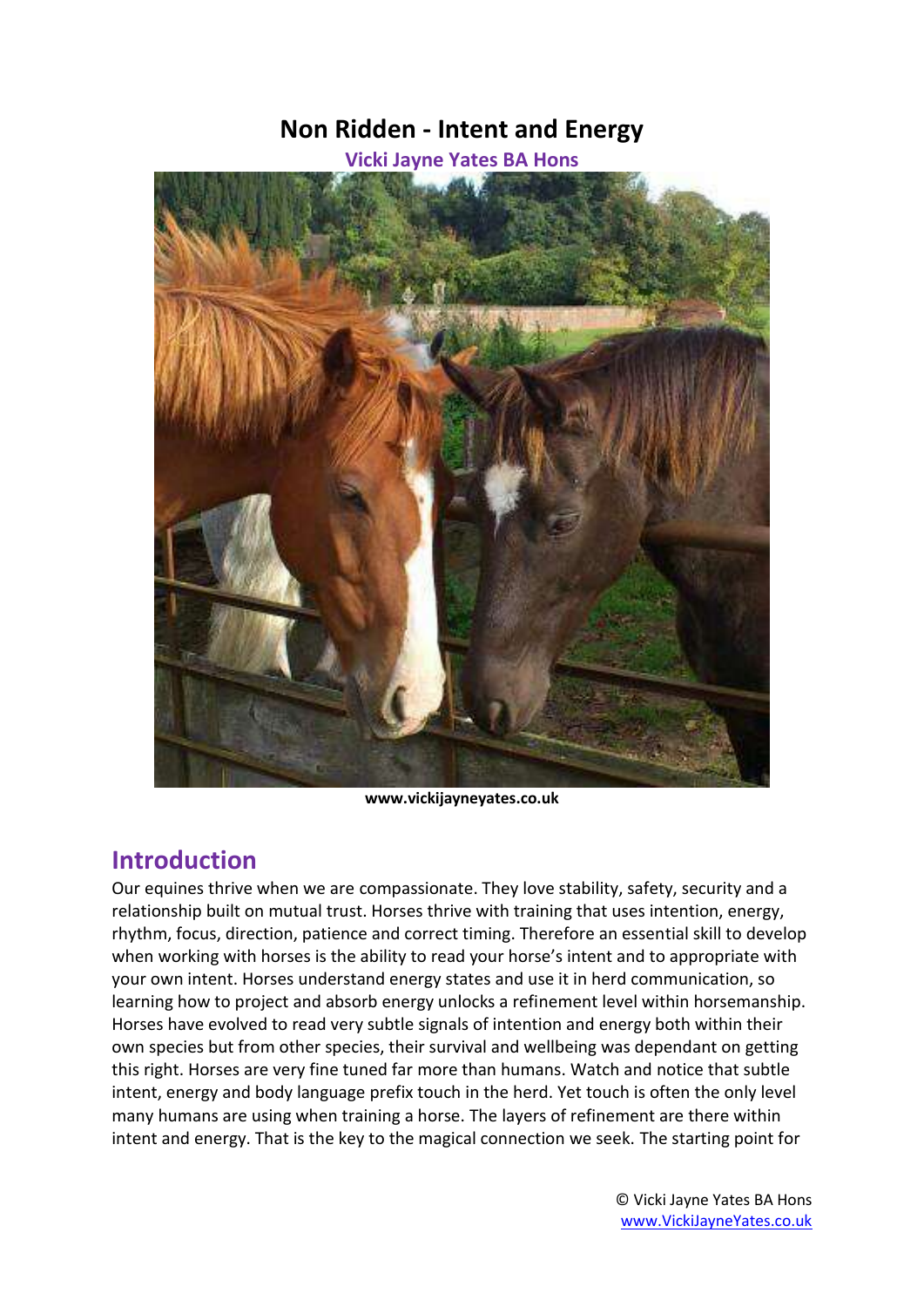refined horsemanship is to learn how to achieve a centred balanced energy along- side a quiet mind that is self-aware of intent, before technique is applied.

### **Intent**

Intent is about thoughts, feelings and emotions. This is what fuels action or not. The quality of intent matters, if intent is appropriate, positive, calm, confident and clear chances are we set ourselves up to achieve more. If intent is unclear, negative, fearful etc…the opposite will most likely be the outcome. We can get stuck in a downward spiral. Success starts with the quality of intent, thoughts, feelings and emotional state. We can read intent in our own species. I am sure you pick up vibes from other people. Do you get that gut feeling? Good or bad, your instinct to read intent is there. Have you ever had an uneasy feeling about someone? Nothing needs to be said, but you can pick up the silent message of another's intent. How often has



your gut instinct and intuition been wrong? You are also able to read your horse too. Have you ever thought how powerful this natural skill can be when we tap into using it? Consider this do we let our thoughts and feelings control us? Or do we control our thoughts and feelings and use them to fuel our actions? Most people never consider this, as we have thousands of thoughts a day, most subconscious, popping into our heads from nowhere. But we can also control our thoughts, feelings and emotions. Becoming more aware of your thoughts and how they shape intent and then action is the first step. Our mind is a powerful tool you can learn to use positively. If you catch yourself coaching yourself with negative inner dialogue you can take steps to address this and replace it with positive inner dialogue. You can catch your mind when it starts to take you into a position that is not helpful and put the brakes on, and change course. Learning to develop a baseline neutral for your mind is essential, this you can achieve via relaxation. There are many techniques you can learn.

Your horse can read intent not only in their own species but in other species. Horses know if you are feeling passive, assertive, anxious, distracted, fearful, happy, sad, tense, etc. Horses are sensitive creatures and they experience a full range of emotions no one can convince me otherwise. Horses pick up on our intent, feelings and emotions very quickly. So stepping into a training context with human negative emotions will not help the training. Your horse will reflect right back at you your emotions, and life issues. So if we are focusing on positive progressive training, and building confidence in our horse it is our responsibility to turn up balanced emotionally, spiritually and mentally. We must do our inner work. Then we can read our horse's intent and know what our horse is struggling with. They have emotional needs; seek spiritual harmony and mental safety. You cannot leave how you feel at the gate, be false or wearing a mask. You can't fool your horse, they will know, they are astute. They will look for any sign of incongruence in you and it will rattle them. I am saying deal with your own root cause of your issues. That is your true responsibility to yourself and your horse. Your horse will thank you. Inner healing our horses make excellent guides.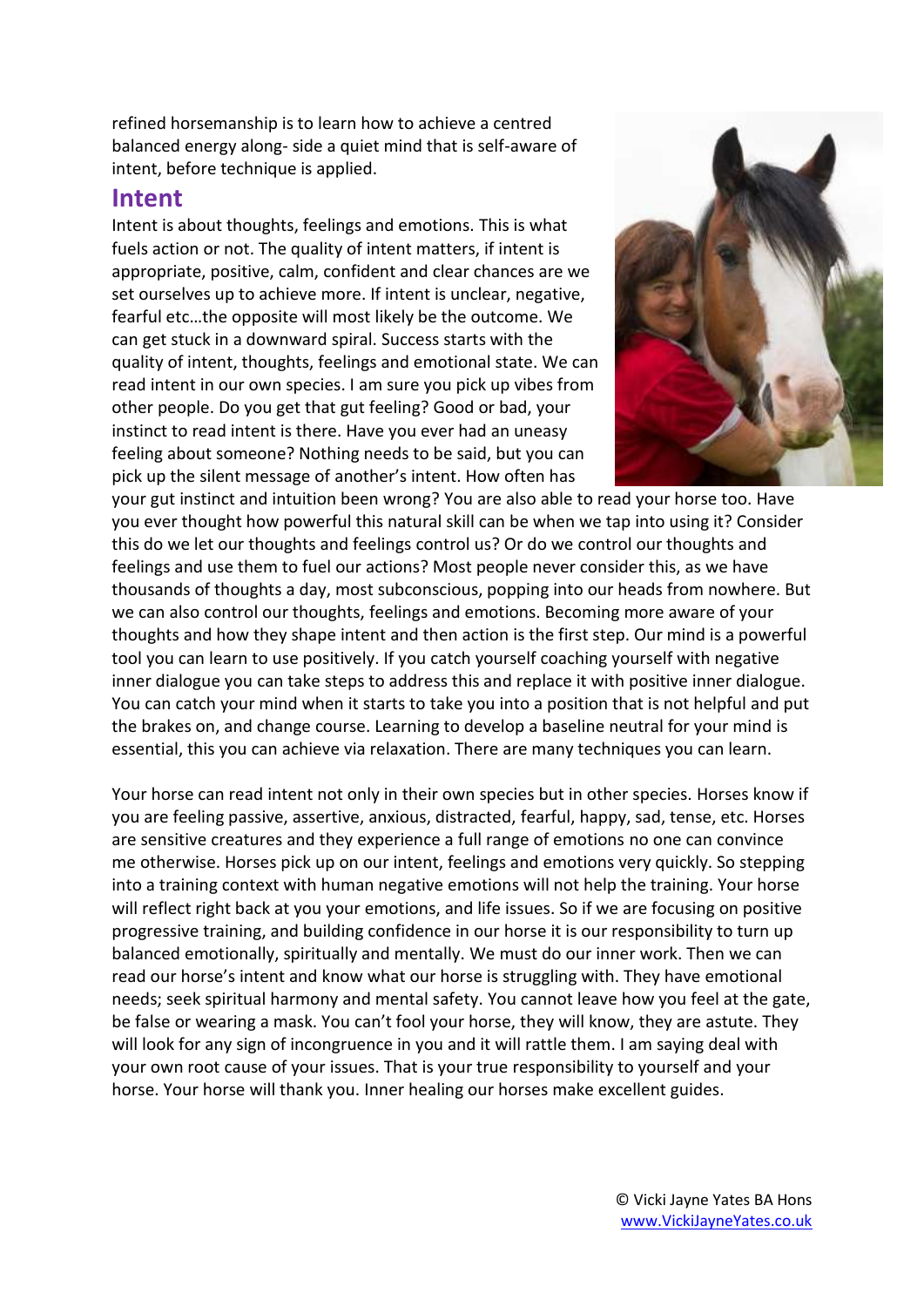**Food for thought:** When have you spent time really observing your horse? Reading your horse's intent, objectives, motivations, emotions and knowing what it is feeling? It's easy to see when your horse has intent to do something and you thwart that intent. Your horse will have something to say and you may not like it. It is very interesting to see when horse and human have polar opposite intents and the potential for a battle of wills to start. Do you allow your horse to contribute to the training agenda? How effective are you in listening to your horse? Do you look for feedback from your horse? On the agenda how high up do you prioritise your horse's agenda items? Our horses may have intent, emotions, objectives that stretch our horsemanship, giving us opportunities for development. These golden opportunities turn up in work clothing, or as negatives. Horsemanship is to read these, appreciate and acknowledge your horse for bringing this forward. How many of us thank our horse? When you know what your horse's intent and motivation are there is an opportunity to tap into this strong internal motivational force.

So you understand how hard wired intent is in every horse check out the questions below, hopefully it will trigger thoughts for you in relation to your horse reacting to intention.

- Have you ever experienced your horse doing something when you only thought it? Maybe he stopped while you were riding and all you did was think about stopping.
- Have you noticed how if someone has the intent to load a difficult to load horse onto a lorry at any cost how the horse will react compared to how it will react if the human has the intent to help a horse overcome it's fear and anxiety about loading? The horse is reading the human intent. Our actions will be different. As intent will determine our actions. It will look different to those who are watching. And the chances are the results will be different too.
- How often have you seen someone try to trick a horse into doing something with no luck? You may get away with it once when the horse's guard is down, for sure though he will be ready for you next time. Horses can read your true intent.
- Have you ever experienced how your horse responds when you change your intent? For example how does your horse react if you change from being passive to assertive?
- Watch a group of horses and how do they react to each other's intent? Have you ever seen a horse use his intent to get on with another horses? How do horses use their intent to communicate with other horses to communicate needs, wants desires and feelings? You need to watch for very subtle cues, spend time observing and you will see horses using intent in their communication.

There is a scale of passive to assertive that you also need to tap into when using intent. Do not confuse assertive with aggressive they are very different and poles apart. Aggression has no place in horsemanship. We will look at the difference of passive, assertive, aggressive and manipulative behaviour later.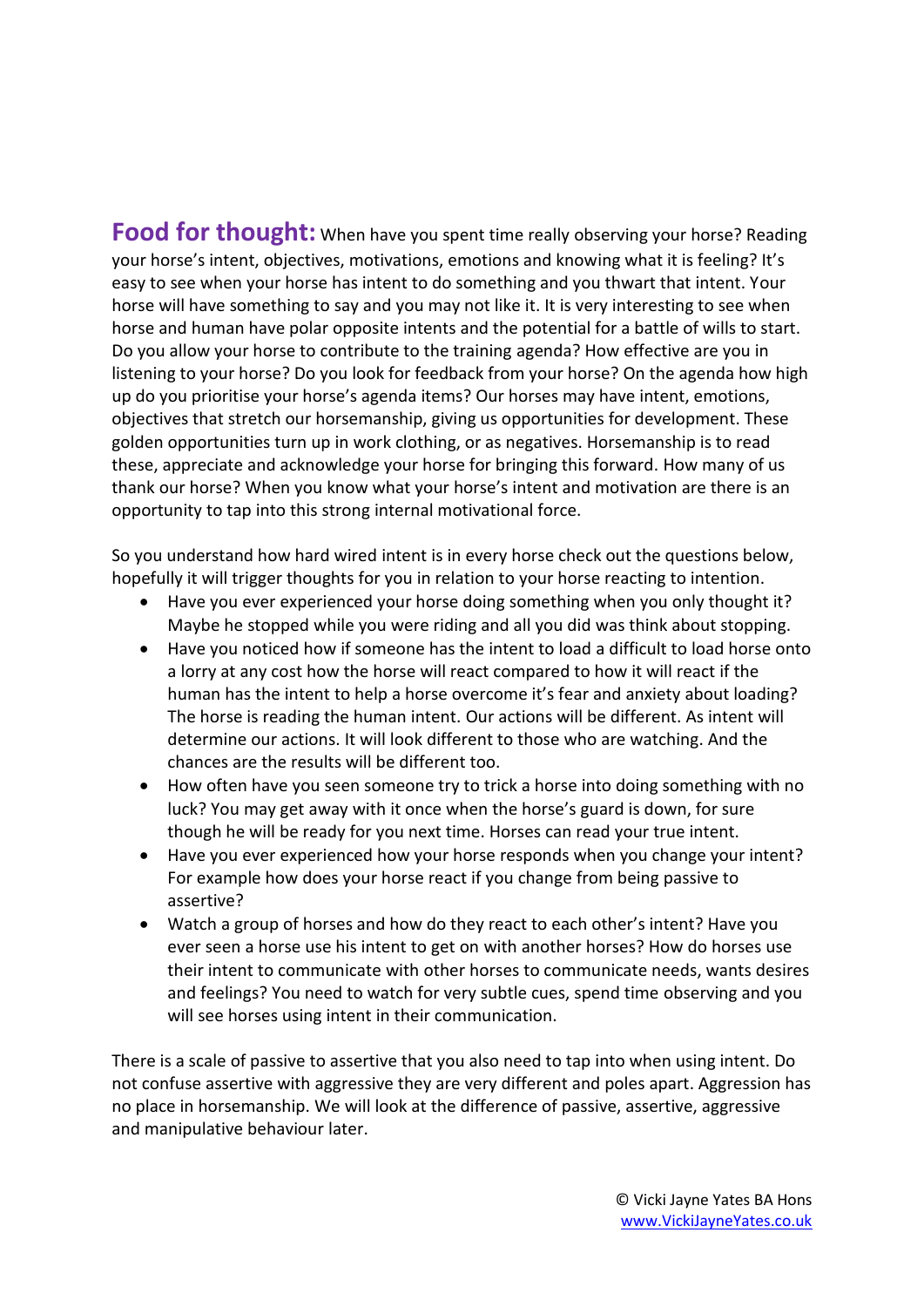With intent I don't think it is horses are mind readers, however it can feel like that that when you have a very close bond with a horse as you will also be able to read his intent too. When developed intent in horsemanship is dialogue. It is far more likely that when we think about something / intent we give away very subtle cues that the horse reads. For example science has been able to measure the electrical impulses that travel from our thoughts / intents to the muscle groups we will use to perform the task, so horses maybe feeling this. From my own experiences I know intent plays a very big role in how horses react to situations, learning to tap into this opens up horsemanship to a much more refined level of communication. I am also certain as a reiki practitioner that horses have not lost the ability to see and feel our energy and that will change in appearance and feel with our intent.



There is always a gap between intention and action. While intent is the seed of growth, you must plant the seed, nurture it and action is the water that nourishes the seed. INTENT reveals desire; ACTION reveals commitment. Intent without dedicated action is simply not enough. Action without a clear intent is a waste. Your actions must reflect your goals in order to achieve true success.

Many people operate at a subconscious level and only see the result of their intentions in their horsemanship. The first step is to become selfaware of your intentions. Tune into intent, yours and your horse's intent. It is a dialogue. This dialogue is horsemanship. It's a conversation between you and your horse. As with all new skills it requires time, learning from a tutor, guidance and practice.

### **Energy**

Now to consider energy in relation to horsemanship, energy is something horses pick up on very quickly, they evolved to read this within the herd to run from predators and when it is safe to relax. With energy, have you ever noticed how excitement is infectious with horses? Have you ever noticed how some people have a calming influence on horses? Not only do horses read equine energy they read our energy. Being aware of your energy and learning to use appropriate energy makes a huge difference. You only have to look across cultures to see how energy is embedded in every-day life: health, religion, martial arts etc…. It is dynamic in all living things. Horses offer you opportunities to learn about energy, its effects on yourself and your equine partner and in life beyond. The magical connection with our horse is found in harmony and peace. This starts with centred balanced energy along-side a quiet mind, body and voice before technique is applied.

Energy in us and our horses is not unlimited. Many things place energy drains upon us. Often we are unaware we simply see the effects. Balance of energy is not just physical it is emotional too. Horses and humans can struggle with energy imbalance. Every living being, human, animal or plant has a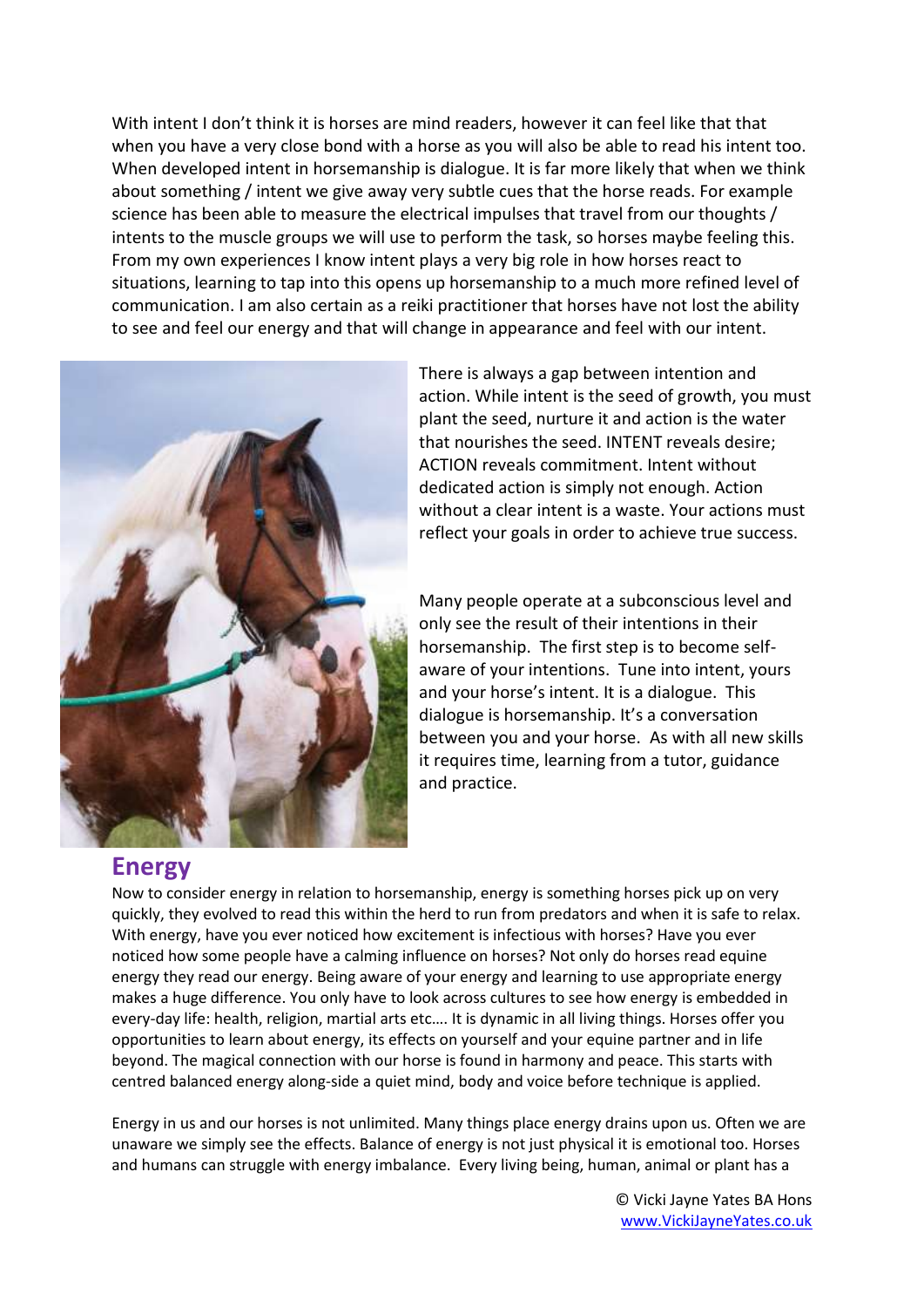life force or life energy flowing inside, around and radiating from it. This energy is known as Ki or Chi (pronounced key and Chee). In order for the human, animal or plant to function well, this energy needs to be balanced and flowing freely around the body. When the body does not seem to work properly, illness is evident, or there is simply a lack of well-being, it is believed this is due to the 'energy' being depleted or not flowing around the body as it should. Many factors can affect the smooth flowing of this energy in horse and/or rider. Our Western life styles can have a negative effect on energy or Ki. Stress, environmental factors such as damp housing, excess cold, excess heat, poor diet, life style choices, alcohol, recreational drugs etc…Many people that I meet are excellent horse people, clearly skilled, yet struggling with their horse. Some find it hard to switch off from their lives packed with fast paced stimuli, heavy responsibilities, never ending to do list, etc….they feel the strong urge to always be doing. You see in their horsemanship they are unaware of the impact their busy energy has on their horse. Others it is the high levels of anxiety and stress from non-equine matters affecting their state of mind and energy, in turn it becomes highly damaging to their equine relationship. There are many blocks people unwittingly bring to their horsemanship. Many have lost touch with simply being, slowing down, doing nothing, relaxing, being calm and finding inner peace. Many humans only see the resulting energy blocks in their horsemanship such as an unbalanced relationship with their horse, lack of communication, poor understanding, mistrust and lack of unison with horse and rider etc… In short a problem they want fixing.



When there is energy imbalance or energy block in either horse or human or both it will show up in the horsemanship. Energy balance creates harmony, balance and opens up the magical connection we seek with our horse. My passion is the blurred line between healing and horsemanship. I only work with a very limited number of people and their horses (everything I focus on is non ridden). The heart to heart and soul to soul connection is real. And often it is about restoring this balance and building a strong relationship between the horse and the human. Their journeys are personal and their training bespoke. I do not have a one size fits all approach. .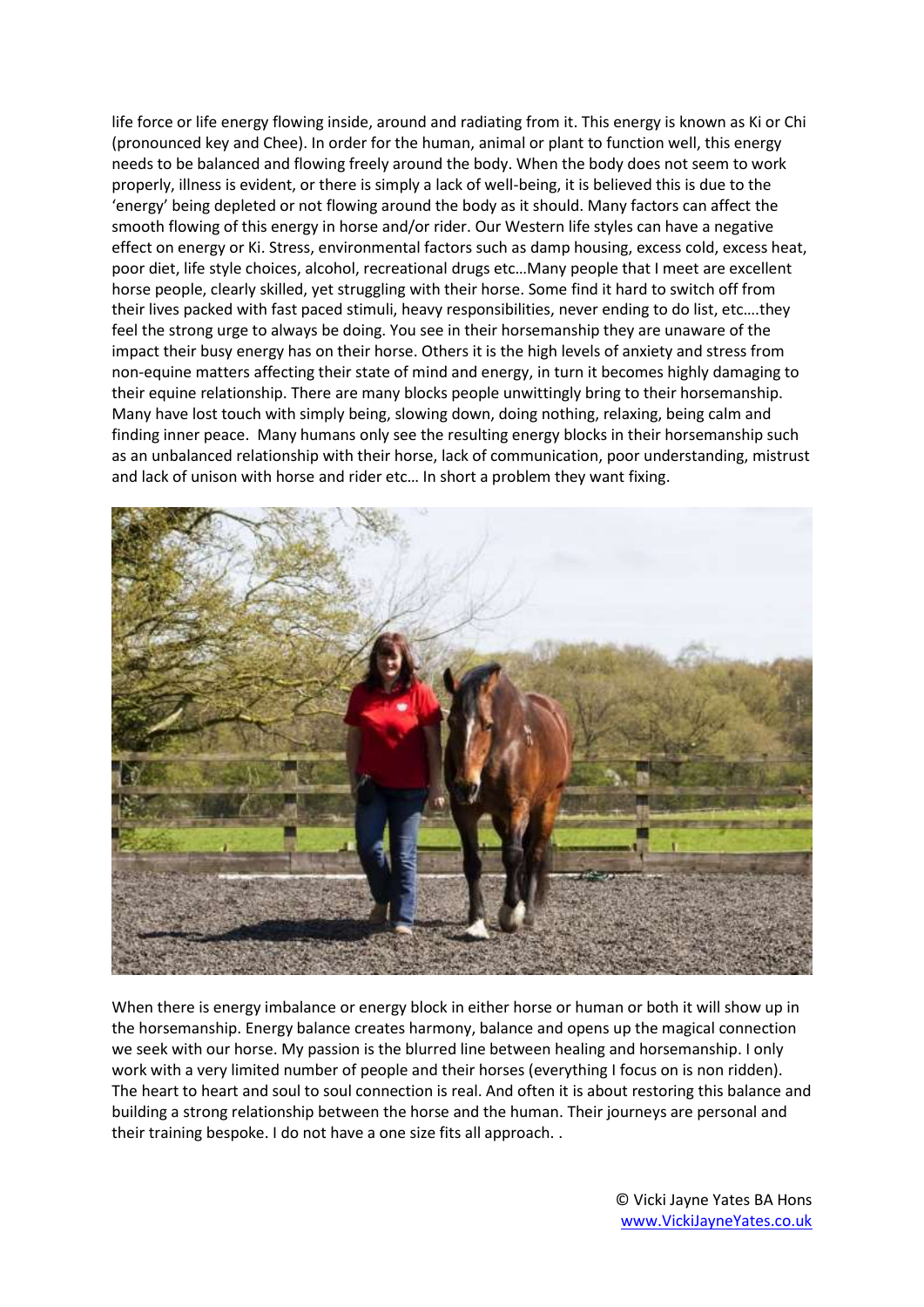However once balance is achieved I can teach people the refinement of using intent and energy in their dialogue with their equine. You can communicate using intent and energy shift and have a magical connection.

To introduce this I send different intents and energies which they can feel down a rope held between us. It is a revelation for them to feel it and understand how infectious and powerful it is to a horse. You can learn how to read, apply, absorb and project energy. It isn't magic. Once you can master using intent and energy in horsemanship you can achieve a very close connection with your horse. There is a blurred line with reiki and horsemanship. I am a Reiki practitioner and for many years a horsemanship tutor. In Reiki we work on restoring energy balance. More about Reiki and horsemanship a bit later….



#### **How to Get Started to Balance Your Energy and Start to Use it in Horsemanship**

Horsemanship communication is dialogue, prefixing an appropriate request with intent and energy before eye contact, body language a soft light physical touch. Given practice touch is often not required. Harmony is what everyone is looking for with their horse and the key to unlocking this and realising potential is for you and your horse to work together with calm relaxed balanced energies.

Here is some simple homework to practice away from your horse: Being bored. I am not talking about being lazy. To sit still until boredom helps you notice your own thoughts, feelings, breathing pattern, inner struggles and your energy. The beauty of this it teaches you to recognize your personal energy blocks. You can then take personalised targeted action to address these.

People and horses can actively practice relaxation to get in touch with their mind and balanced energy. It is not easy, it takes time, dedication and seeing it as a priority in life. Relaxation can enable higher achievement, better communication, open minds and fuel creativity. It enables faster, clearer learning plus easier problem solving. It takes the drama out of situations. Relaxation leads to better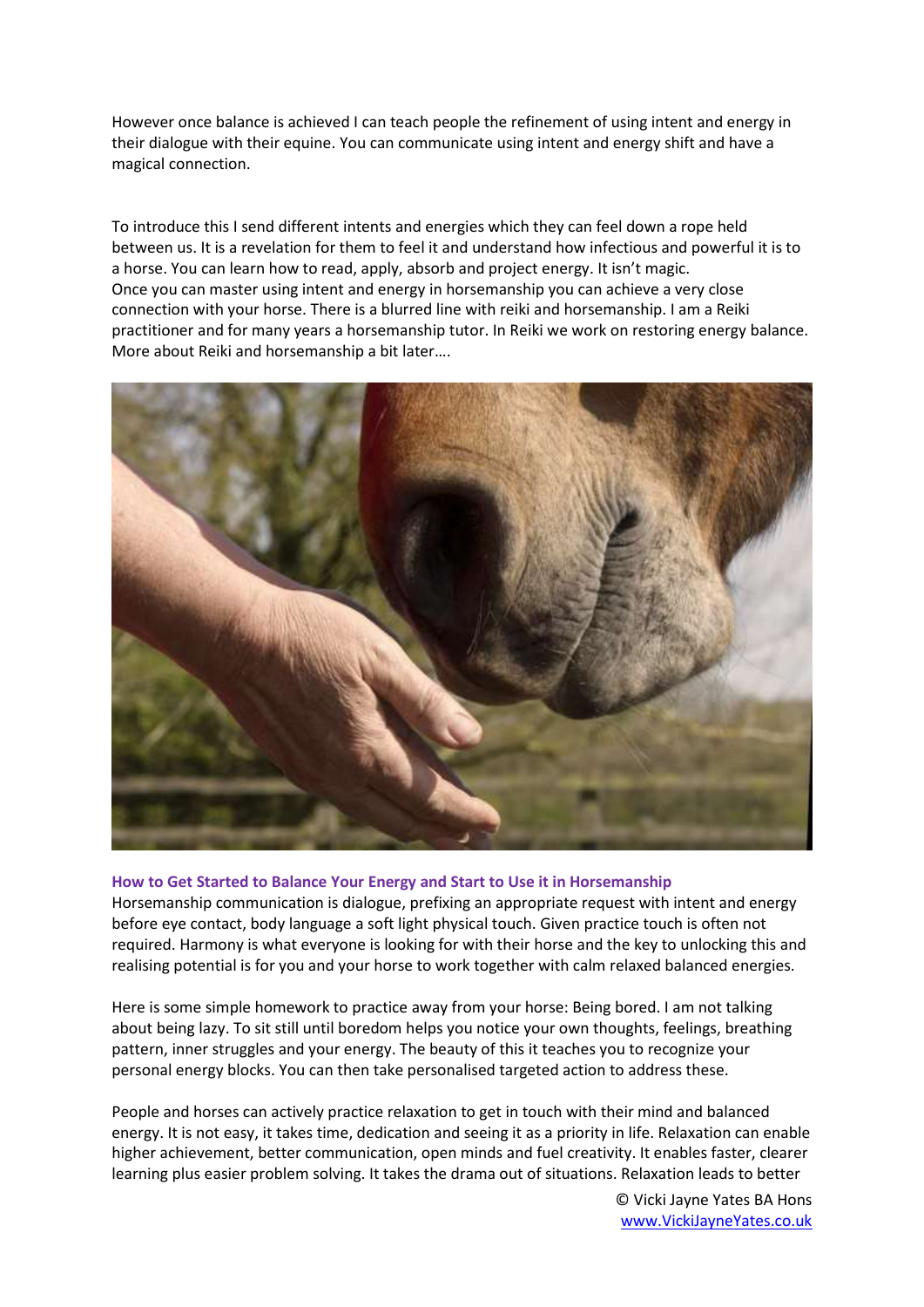understanding, control of emotions, and a balanced state of mind and energy. There are lots of different relaxation techniques you can use and embed into your horsemanship. I have written a detailed download Non Ridden and Relaxation. I gift this you for FREE via my horsemanship resources section on my website.

#### **There are techniques you can actively practice. Here are a few to get you started:-**



• Live in the moment. Let go of past and future concerns. When not checked they can lead to energy blocks such as anxiety, stress and frustration.

• Practice being patient. Think of all the daily opportunities.

• Use cognitive behavioural techniques to re-shape your thinking and quiet your mind. Your thoughts are a powerful tool, learn to use them positively.

• Each day give yourself a quiet and peaceful time. Actively relax, there are lots of methods to try, meditation, breathing techniques, visualisation etc…

- Let go of the need to prove yourself to others.
- Stop focusing on the imperfections, flaws, or what needs fixing.
- Stop blaming yourself, others, or your horse and cut yourself some slack.
- Lighten up and learn to have fun.
- Redefine your equine meaningful accomplishments. Remind yourself it is only your horse's opinion that matters.

Here is another technique you can practice, core breathing. Using core breathing enables you to tap into changing your energy. I teach people to use core breathing techniques to change the energy up or down. Briefly: Firstly know how to use your breathing. Sit upright (comfortably not bolt upright) on a hard chair so you can feel your seat bones. Place your hands so your fingers tips just touch just below your ribs. Then breath in softly and slowly filling your lungs and watch how your fingertips move apart and when you breathe out how they touch again. If you can move your fingers you are using your core when you breathe. If your fingers don't open you are mostly breathing from only the top of your lungs. Work on using more lung capacity and you will discover you can move your fingers and use your core in breathing. Neutral is for relaxed breathing that gently opens the fingers. You can develop neutral breathing when you interact with your horse too. Count how many steps your horse takes to an in breath and how many to an out breath and note are you using softly your core?

While on your chair you can learn how changing you're breathing and energy can affect your contact of your seat bones with the chair. For an upwards transition using energy and core breathing practice the following. Change how you feel in your energy say go from a 4 to a 6 then take a breath in using your core gently lifting your chest and when you exhale keep your chest lifted and imagine you are blowing a plume of breath on a cold day. Note how this lifts your seat bones. For a downwards transition change how you feel in your energy say go from a 6 to a 3 then take in a breath this time softly inhale and on the exhale take a long soft just audible sigh letting your core become heavy so you feel yourself relax into your seat bones. Note how this causes your seat bones to sink into the chair. Believe me if you ride your horse will feel this. If you are engaged in ground activities your horse will notice your change in your breathing.

Here is another exercise - Learn by watching horses and how they react. Observe their energy levels and their body language. When you can read energy within horses you are half way to being able to use it in training. The other half of the picture is learning about your own energy levels and how to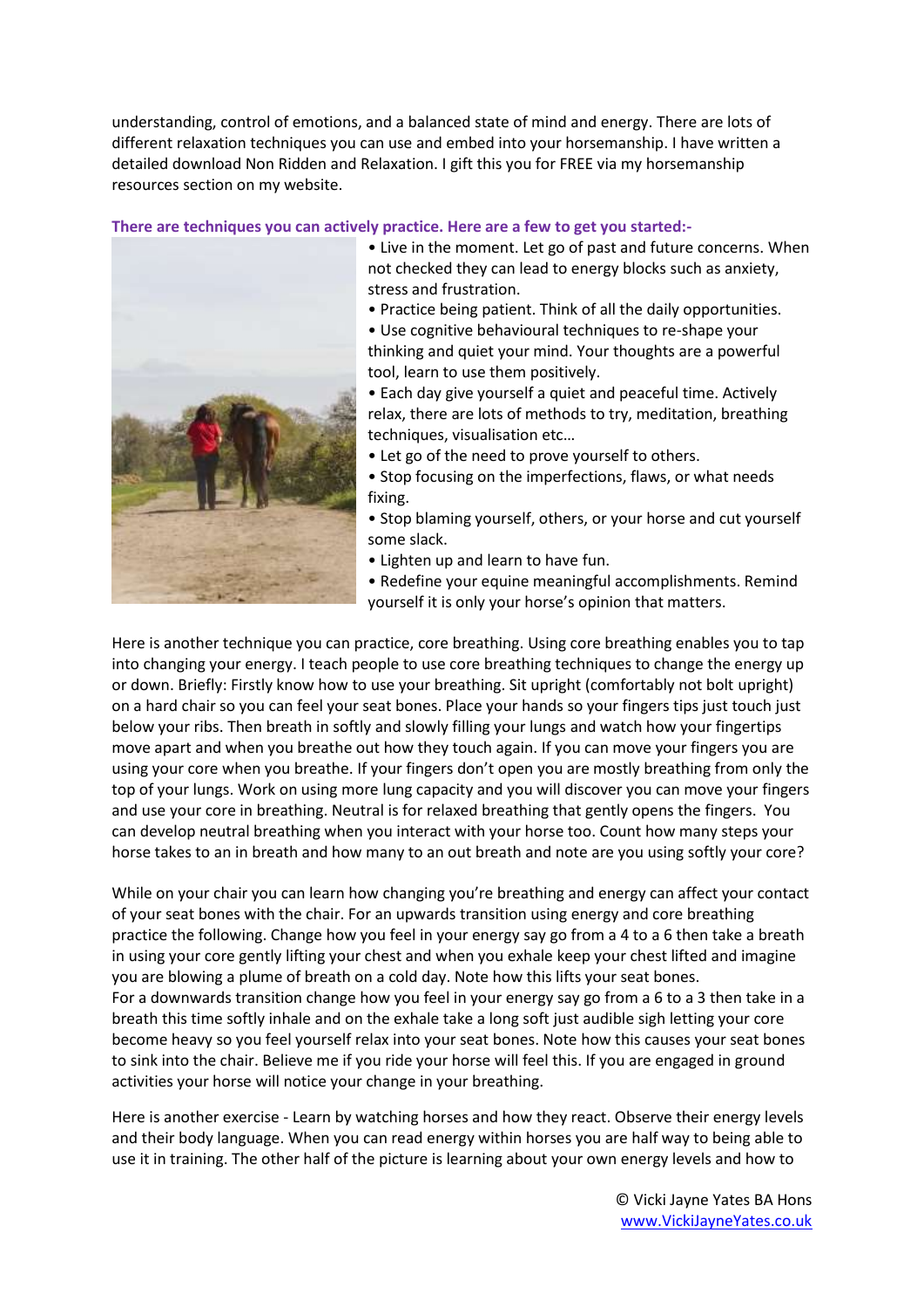use body language that horses understand. So being self-aware of your energy and learn how to change it then you can learn how to use it with horses.

With all skills it requires regular, purposeful and planned practice. You perfect what you practice. Learn how to actively practice a calm balanced energy and a peaceful mind. Notice how horsemanship can be transformed but other areas of your life will benefit too.

## **Horsemanship & Reiki Fusion**

Reiki is Japanese for universal life energy. Reiki was founded by Dr Mikao Usui. It is natural healing using energy. Energy is all around us and in all living things. To achieve balance and harmony energy needs to flow uninterrupted. Reiki can help restore energy flow to achieve balance and harmony physically, emotionally or spiritually. This enables us to experience a sense of well-being. Reiki is not a religion and is open to any belief system.

Reiki can be useful to both you and your horse. Reiki is great for horsemanship. Horses are fine tuned to read intent and energy their evolution hard wired them to embed this in their language of the herd and to read the intent and energy in other species. Their survival was dependant on getting this right. I teach horsemanship along the principles of tapping into this language of intent, energy before body language and touch. Reiki is a great tool to use in refinement. Reiki can remove energy blocks and clearing energy helps you and your horse experience that magical connection, harmony and balance. You and your horse don't need to have anything wrong to have Reiki and to enjoy the benefits. However, if you and or your horse are struggling physically, emotionally or spiritually Reiki can greatly help. Reiki can be used alongside other conventional or complementary treatment and often helps to provide emotional support during recovery.

Reiki is taught by Reiki masters / teachers who have trained in the tradition passed on in person from master to student. My Reiki master is Sara Coppin. Reiki is commonly divided into three levels or degrees: first degree, second degree and third degree (master). I am qualified to second degree.

The method of receiving Reiki is relaxing, enjoyable, non-intrusive and simple. There is no massage or manipulation. The recipient remains clothed and relaxes. Treatments can be given in the comfort of your own home. For your horse treatments can be given where your horse feels comfortable and safe; in their herd, their field, stable, yard or a barn. It is common that when your horse receives Reiki your horse will want to share it with you. The whole is treated rather than specific areas. Sessions can take 45 minutes to an hour-and-a-half, depending on the client's needs. Reiki practitioners are not medically trained and cannot offer diagnosis. If people are concerned about their symptoms they should see an appropriate health care professional.

Each person and horse experiences Reiki differently depending on their individual needs at the time. You may or may not feel sensations during Reiki. Benefits reported by recipients include deep relaxation promoting a calm, peaceful sense of well-being on all levels. Some sensations include heat, tingling, or experience seeing colours, whilst others can have an emotional response, indicating that shifts are taking place, allowing harmony to be restored.

Reiki creates deep relaxation and aids the body to release stress and tension. This triggers the body's natural healing abilities, and improves and maintains health. Great for both horses and humans as it accelerates the body's self-healing abilities. Plus aids better sleep. For behavioural issues such as nervousness or lack of confidence, Reiki can help with relaxation and reduce stress, fear and anxiety.

If your horse has emotional problems such as those due to a traumatic situation such as abuse, neglect, or a riding accident, Reiki can help release and heal those emotions. It's great for humans too who are struggling with emotional problems. It promotes health and wellbeing of the entire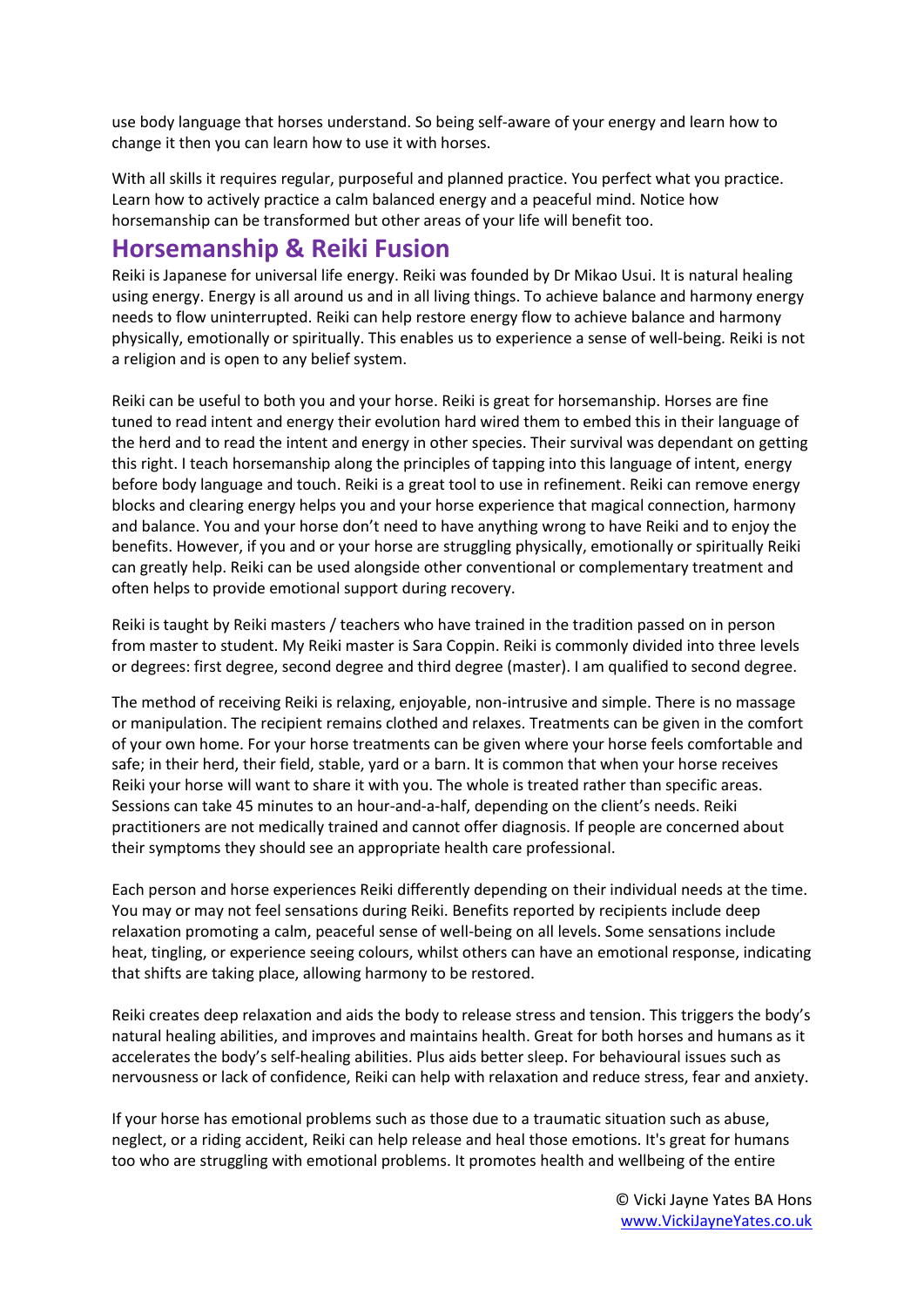physical, emotional and psychic body. It helps spiritual growth and emotional clearing. It is great for both horses and people that are struggling emotionally and spiritually. Therefore it is truly a system of attaining and promoting wholeness of Mind, Body, Spirit and Soul.

Reiki clears energy blocks and helps with horsemanship communication. Strengthen the relationship and bond. Reiki healing is a natural therapy that gently balances life energies and brings health and wellbeing to the recipient. Removes energy blockages, adjusts the energy flow of the endocrine system bringing the body into balance and harmony. Raises the vibrational frequency of the body and clears energy enabling clearer communication between horse and human.

If you and or your horse are sick or injured, Reiki can improve and speed up healing. For serious illness, Reiki can help bring comfort and be a great compliment to conventional treatment. It can help with injuries and chronic health problems. Helps relieve pain. Assists the body in cleaning itself from toxins. Reduces some of the side effects of drugs and helps the body to recover from drug therapy after surgery. Supports the immune system and increases vitality. Reiki will also provide additional energy required to recover from illness. It can be used to complement and enhance the health care a patient receives from other health care professionals.



# **Refinement of Horsemanship**

• Firstly the rider must learn to understand and apply intent and energy in their horsemanship. Then when the horsemanship lesson is fused with Reiki this experience is enriched and taken to another level. Just an application of Reiki to a session with no understanding of how to read and apply intent and energy in horsemanship will not achieve the maximum benefits.

• Understanding the horsemanship element enables riders to appreciate the difference with the application of Reiki. The fusion enables energy blocks of both horse and human to start clearing allowing both bodies and minds to function more effectively. Humans can experience a greater feel of the energy exchange between themselves and their horse.

• Many seek harmony with their horse. Horsemanship that focuses on this agenda fused with Reiki takes this to another level. Communication becomes even clearer between horse and rider. Even closer bonding in their partnership has been reported.

• Many clients start their journey with problems in one shape or form. Enjoyment and relaxation is often just a dream. Horsemanship requires relaxation, so by using a range of techniques I can work